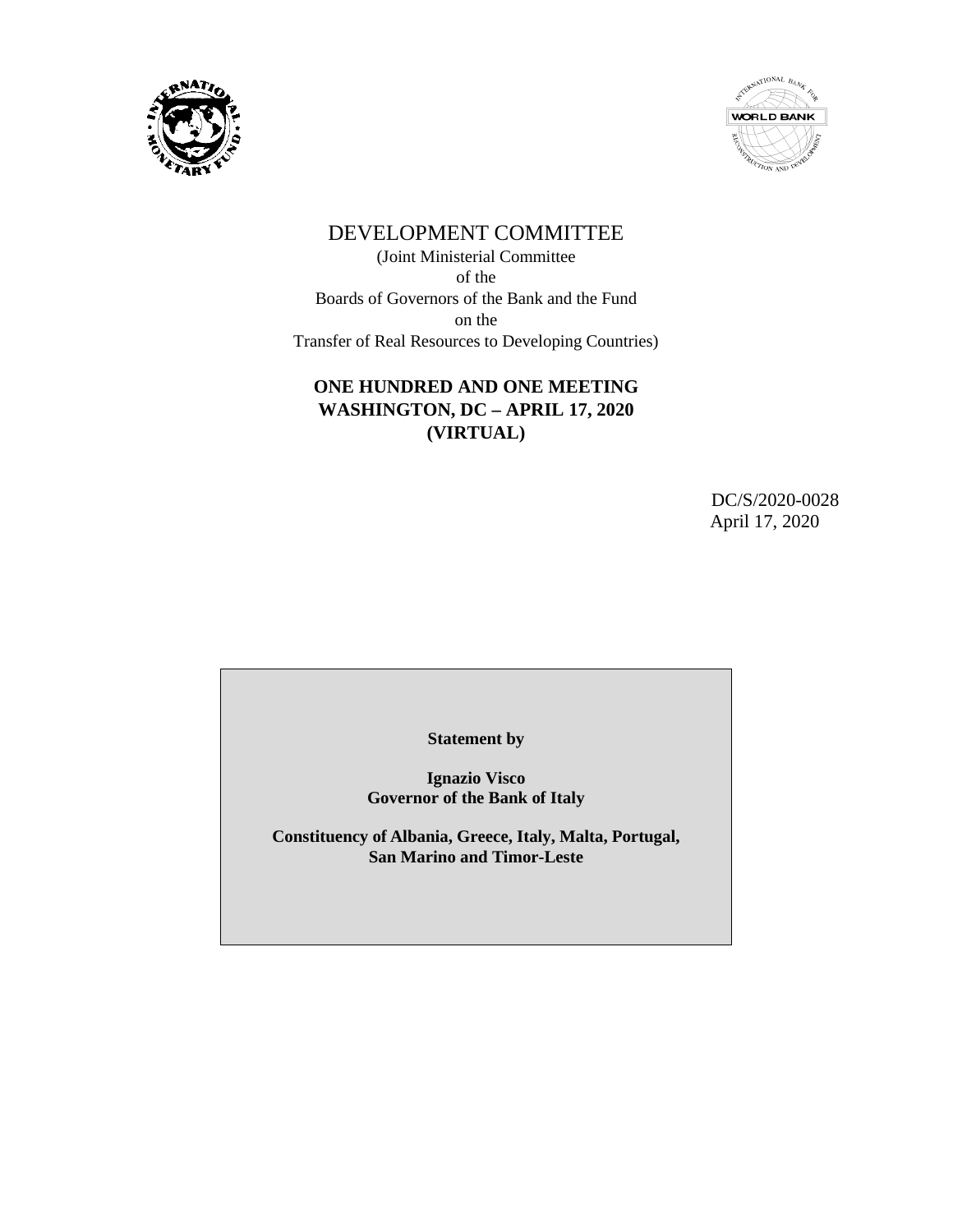### **Statement by**

## **Ignazio Visco Governor of the Bank of Italy**

#### **Constituency of Albania, Greece, Italy, Malta, Portugal, San Marino and Timor-Leste**

## **101st Meeting of the Development Committee**

# **April 17, 2020 Washington, DC**

# **(VIRTUAL)**

#### **The crisis**

The crisis we are facing is unprecedented in its speed, diffusion and depth. And it is a crisis that affects us profoundly: it touches our own lives, our network of social relations, and our way of living as a community. Because the only way to limit the contagion is a protracted period of social distancing, significant economic pain seems unavoidable in all countries. The toll on the real economy — workers, as well as businesses will be large; and the risk of financial instability will inevitably be high.

This exceptional situation requires actions to be taken at all levels: national, regional and global. Indeed, precisely because the crisis is global, the answer must be global. Increased coordination between countries in response to the pandemic will allow all of us to come out of it together, sooner and at a lower cost. And we must recognize that significant external assistance will be needed.

If the response falls short of what is required to avoid permanent damage to potential capacity, including human and organizational capital, the scale of long-term costs could be much larger than what we are currently projecting, even under the most severe scenarios.

The effects of the crisis will be more acute in poorer and more fragile countries. It is therefore important to engage with less developed countries with all available means. This is first and foremost a humanitarian duty, but it is also in everyone's interest. Developing countries are not an isolated world: many of them engage in global supply chains, and will remain an important part of the global recovery.

To this end, recovery will be faster and broader if every country avoids national retrenchment and ensures the free flow of vital medical supplies, critical agricultural products, and other goods and services across borders, and if we all work to resolve disruptions to the global supply chains.

From a medium-term perspective, it is also essential to appropriately fund medical research, not only to obtain a vaccine, but also to produce effective drugs that can treat patients, reducing the number of those needing intensive care, and avoiding the most adverse health outcomes. International cooperation and coordination are key not only for the virus-suppression strategy to be successful on the global scale, but also in the aftermath, as it would be highly beneficial to support production with positive externalities.

#### **The World Bank Group response**

This unprecedented global shock risks unravelling the development gains of the past decades. Limited social protection mechanisms could exacerbate the damage caused by the Covid crisis to far too many workers, particularly those in informal sectors. As a result, poverty rates may climb back to levels not seen